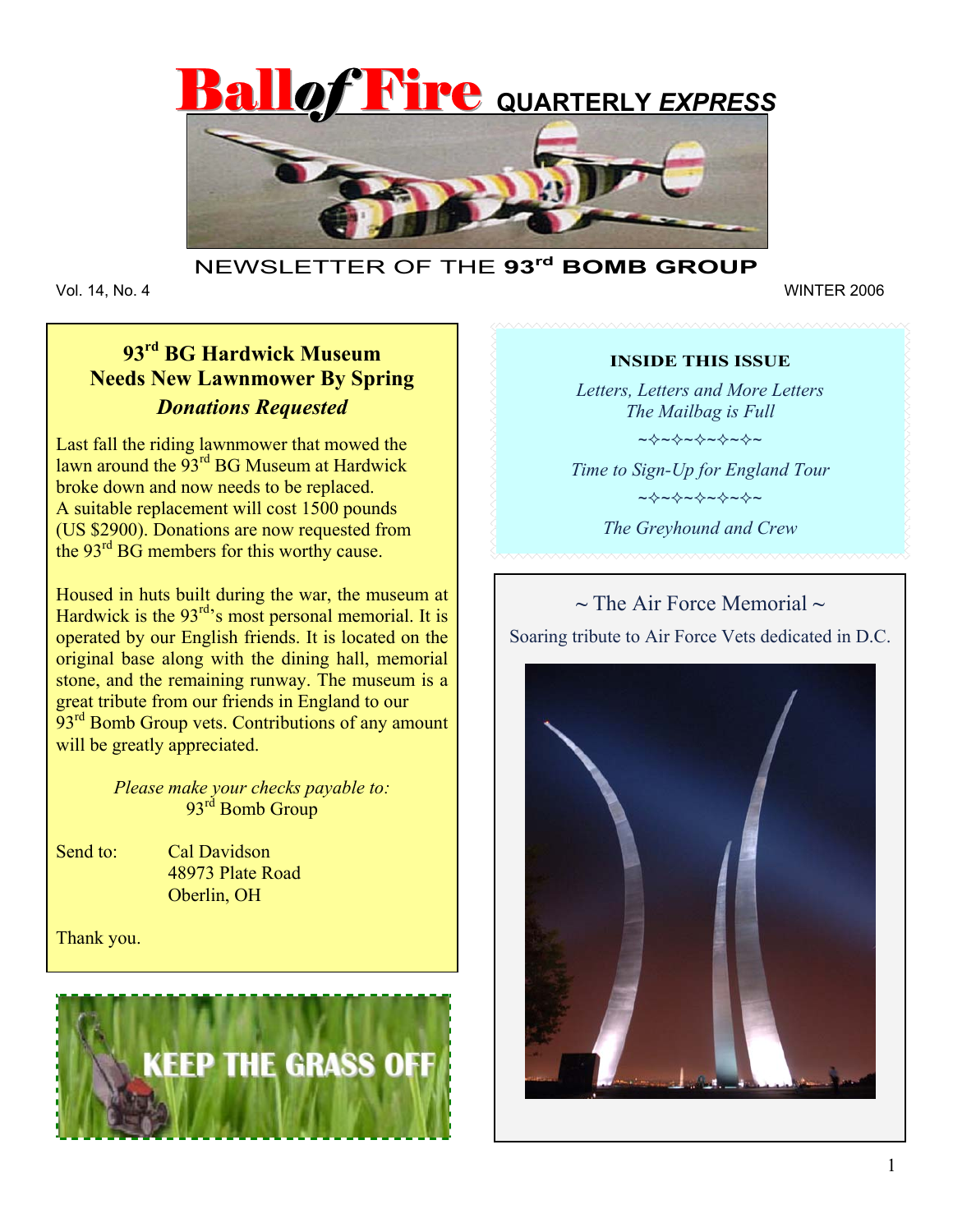## **LETTERS TO THE EDITOR**

To Any One Interested:

My name is Robert W. Brown and I was a pilot in the 93rd Bomb Group 328<sup>th</sup> squadron. My crew and I were shot down June 19, 1944 over Brugge, Belgium. A 17 year old boy saw the plane come down in the city of Brugge. He created a book, pictures and information of the incident to be brought out on the  $50<sup>th</sup>$  anniversary. I have pictures of my original crew and names. I would like to have these entered in 93<sup>rd</sup> website. My email address is rwbrown18@aol.com. I could send a copy of the book if anyone is interested.

Hope to hear from you,

Maj. Robert Brown

#### Hello,

I am looking for any information you might be able to provide about my father, William W. Sykes. He was a navigator on the *Jerk's Natural* B-24 which was shot down over Austria on Oct.1, 1943; all others on the plane were killed in the crash. He ended up in Luft Stalag III for some time before being moved to Luft Stalag in Nuremburg. His service number was 0796623. Any additional information you could provide would be greatly appreciated.

Thanks in advance,

Barry Sykes gbsykes@hotmail.com

#### Paul,

Didn't think of telling the  $93<sup>rd</sup>$  until getting the Ball of Fire newsletter today that John passed away on Aug. 6, 2006 from pulmonary fibrosis. He and his crew trained to be a lead crew for the 93<sup>rd</sup> in 1944.

Take Care,

Helen Farrington hfarr@dejazzd.com

Paul,

Here is a letter from General Smart to Dad dated 9 Jan'05. Please share with all.

Thanks, Scotty Stewart <Scott@npcenter.com>

#### Dear Cal,

You will recall that Eighth Air Force veterans held a symposium at Hollywood, Florida in the 1970-1980 time periods in which a large number of participants in the

1 August 1943 attack on Ploesti refineries spoke of their experiences. You might have been present. That event was recorded on video and on audio tapes. The video is somewhat murky. The audio remains quite understandable.

A few people who attended the symposium are now weighing the feasibility of improving the video and the possible merits of transcribing the audio parts and publishing the results. If these endeavors are undertaken, common sense urges that they be done while some of the participants and other involved persons still live and retain some of their mental faculties.

You have no doubt interviewed more participants in the low level attack than any other living person. You are therefore more knowledgeable than any other person of what really happened. Moreover, your recent conversation with K.K. Compton gives you insights not enjoyed by any other person. Thus, I believe you are better prepared than any other historian to reassess whether new information from Compton justifies modification of current perceptions of why the lead group failed to follow the approved plan of attack.

In any event, you are the one person who knows what Compton said to you, possibly what were his reasons for doing so and what he wanted you to do with the information. You are therefore able to decide whether the information Compton give to you in your last meeting with him should be recorded and ,if recorded, where should the record be deposited; and what restrictions, if any, should govern access and use of the contents of your record.

When your schedule permits, please share your thoughts with me on the above. Please use Postal service or E- mail at jacobsmart@msn.com. I am far too deaf to communicate by telephone.

With best wishes for a healthy and successful 2005, Jacob E. Smart

#### Paul,

Thank you for the newsletter. There is a group in Dallas called the Happy Warriors. It has around 200 members of which about one half on average attends the monthly meeting at the Frontiers of Flight Museum. They meet the 4<sup>th</sup> Friday of each month around11:30 to

1 pm. Most bring a sack lunch and listen to items of interest. I keep records of all and keep them on a spreadsheet. We don't have any  $93<sup>rd</sup>$  Bomb Group members but nearly every Army Air Corps flight units (large ones) are represented. There are members from the  $8^{th},9^{th},10^{th},11^{th},12^{th},13^{th},15^{th},20^{th},7^{th},6^{th}$  and  $5^{th}$  represented. If you know of anyone in the Dallas, Ft.Worth area who might be interested, have them contact me.

Thank you,

Chuck Hodge (chuck\_hodge@yahoo.com)

Paul,

Keep up the good work. The Ball of Fire keeps us in touch. Sam Parisi 495 Exmoor Ter. Dunedin, FL 34698

Dear Paul,

Didn't realize I was so far behind in dues. Read with interest that next year's reunion will be in Minneapolis. I entered the service in Ft. Snelling in April,'42. Transferred to AAF in Sept,'42. I was born and raised east of Northfield, MN so am real familiar with that part of MN. I have a nephew who is a chocolatier in Minneapolis. My son, Tim's 101 Airborne, had their reunion in Minneapolis last year. He arranged a tour of the chocolate factory for a number of his buddies and had a great time .If I make it to '07 reunion maybe I can arrange a similar tour. Tim did two tours in Vietnam in a Chinook Helicopter. Retired 3 years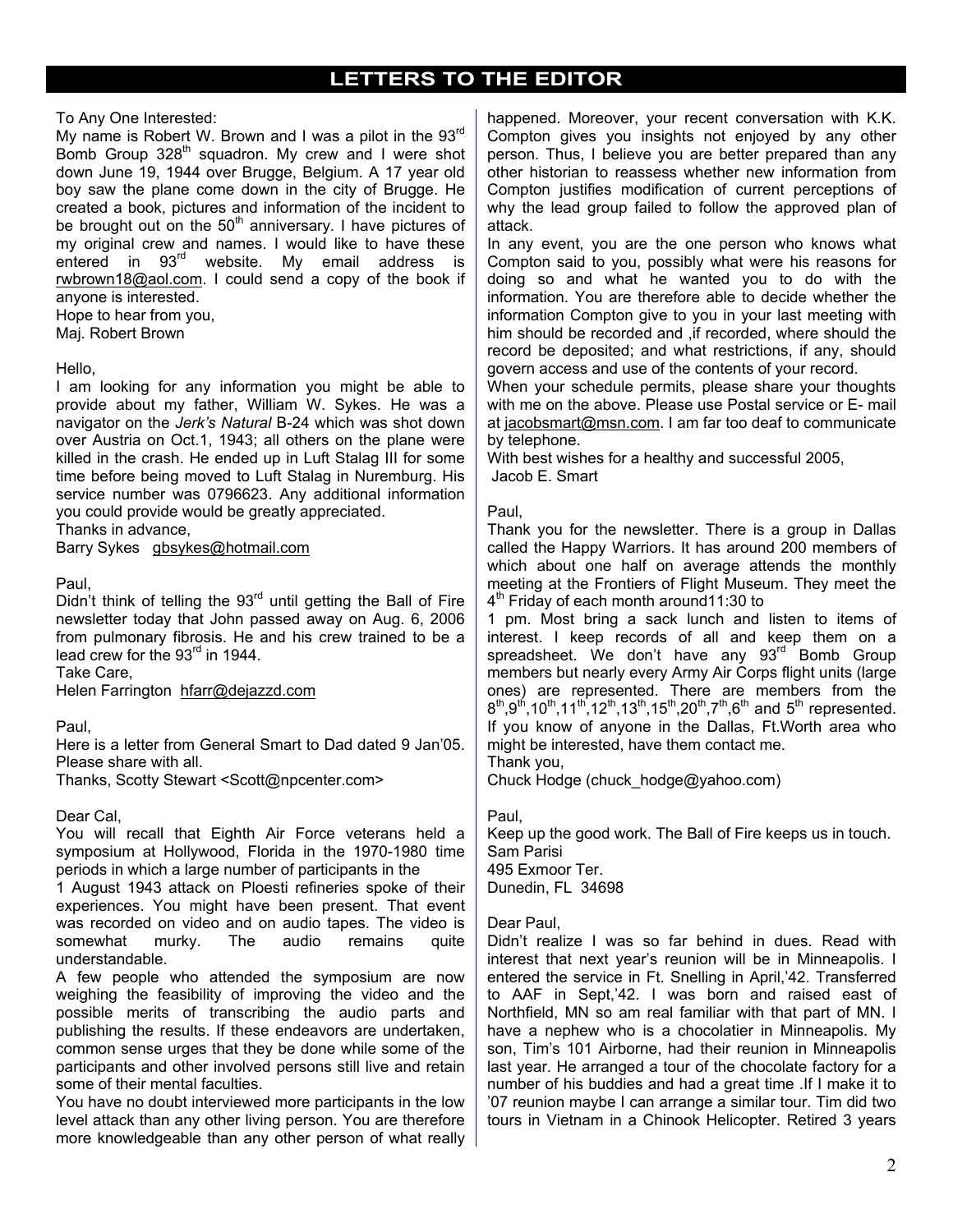ago after 33 years in the National Guard in Stockton, CA. went out as a 1<sup>st</sup> Sgt. Best regards, Eldred L McElrath 2904 A Fowler Rd. Ceres, CA 95307

Paul,

Thanks to you and keep sending the Ball of Fire. Hope this check pays back dues and extends it somewhat. Albert Karels  $25992335$ <sup>th</sup> Ave Henderson, MN 56044

#### Paul,

Just a short email to tell you that Art Quinn, 93rdBG, passed away Jan 10, 2007 here in Lancaster Co, PA, where he lived. He and John found each other a few years ago and had lunch together many times.

Another good one gone.

Take care,

Helen Farrington

#### Paul,

Thanks for the card. Mine aren't out yet. My Dad passed away earlier this month, so we were in Phoenix for his funeral. His name was Hans Anderson and his Minnesota National Guard Anti Aircraft unit was activated in early 1941 to defend Alaska against Japanese invasion. In Europe he drove a 4x6 generator truck with a 50 caliber mounted on the roof. He finished the war serving in Patton's 3<sup>rd</sup> Army and hauling German POWs

back to their homes after the war. He was at Dachau. He said: it was not a myth as some modern historians claim. I was at Dachau in 1995. He had a very good life. Best Regards,

Jim (Guddal) (jguddal@yahoo.com)

#### Paul,

I saw you listed my 45 missions in the last Ball of Fire but you forgot to mention that I would like to hear from others on the same missions and you forgot my e-mail address. Robert Barthelmess (sal5622@sanrr.com)

Paul,

Talked to Dr. V. Franklin Colon of Mainevelle, suburban Cincinnati today. If you remember Franklin grew up in Lincoln and as a child, his neighbor was Ben and Shige Kuroki (Ben was a student at UNL). In 2003 Dr. Colon attended an air show where the only B-24 flying was present. It sparked his memory of reading, as a 10 year the *True Comics* article headlined "*Nisei hero: Ben Kuroki."*

With the help of a son, a librarian and a research librarian, Doctor Colon was provided an avalanche of material. He contacted Ben and asked permission to submit an article, "*My Brush with History*" to *American Heritage* magazine.

Colon's conclusion: "What made my brush with history so memorable is that Ben Kuroki exemplified selfless commitment to his country. Kuroki has represented, since I was 10- years old, loyalty, courage, perseverance and honor despite great odds. His record epitomizes the American dream of rising from the people to serve our country with honor without regard to race, color or creed. At this time in history, I hope that we have many Ben Kurokis out there. We need them."

Dr. Colon reports progress with *American Heritage*. I sent him half dozen copies of the latest edition of *The Most Honorable Son - Ben Kuroki*.

He'll keep us informed. I've reported same to Ben. -- he's delighted.

Cheers,

Scotty Stewart

Paul,

My mail today brought sad news. My friend, thru Cadets and then for a short time with the  $93<sup>rd</sup>$ , folded his wings and departed this world. Paul O. Peloguin was not only a

friend but a comrade in arms, who flew 45 missions. His son Paul informed me that his father passed away quietly on December 4, 2006.He will be sorely missed. Would you please honor his name by listing his name in the next Ball of Fire?

Thanks. Did you ever receive copy of "My Journal"? Bill Neumann

Paul,

How are things going? I have not heard from anyone lately. I have been very busy with work. Can you please send me the plans for the  $93^{\text{rd}}$  BG reunion in England? I would like to put the dates on my calendar just in case it works out. Have you heard from Colin lately?

Here is my update on the book for the upcoming newsletter.

### **Update on 93rd BG Photo History**

The photo history of the  $93<sup>rd</sup>$  Bombardment Group is progressing but at a pace slower than I would like. However, the book should be out in the first half of 2007. I have been working on it as much as possible between heavy work load and family. I appreciate your understanding the delay on this important project. By the way, I am looking for any information photos on two 93rd BG aircraft. The first one was named "Little Lee." Who was it named for? The second aircraft was "The Naked Truth." Any information on their crews, Bomb Squadron, mission, etc. is greatly appreciated.

I wish all of you a Merry Christmas and a Happy New Year! Sincerely,

Don Morrison (doniac1967@sbdglobal.net**)** 

Hi Cal and Paul,

I have found another lost sheep of the  $93<sup>rd</sup>$  BG. Please send him a newsletter or two so he can learn about us. He was very happy when I called him. He was a  $328<sup>th</sup>$  BS ground crew the entire war. I will be sending him a pack of some photos that may interest him. I will also ask any photos or records.

> Truman L. Sensinger 206 E. Spruce St. Perkasie, PA 18944

Don Morrison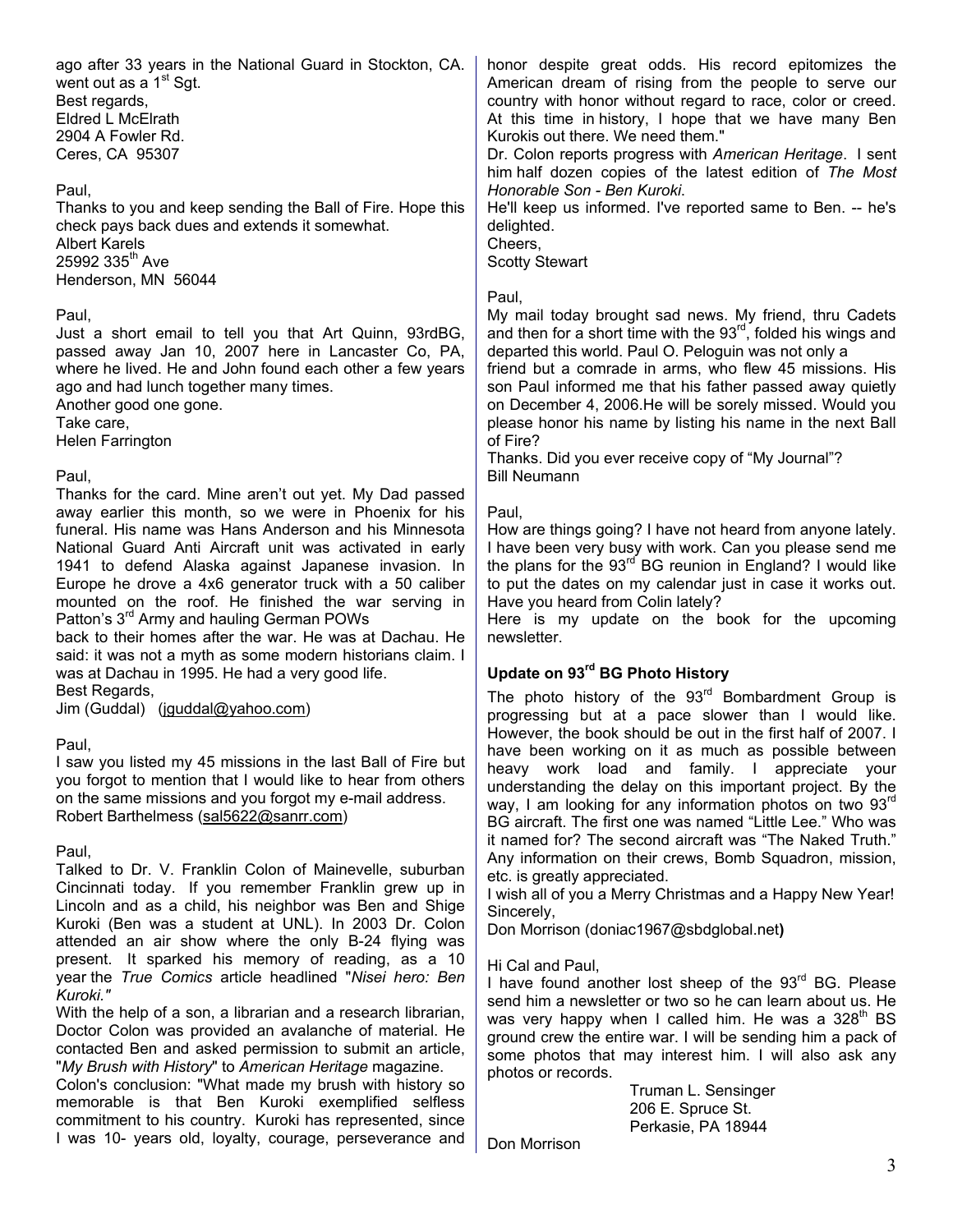

The London blackout is over. The Allies have defeated Hitler.

## **SCHEDULE**

- **May 3** Check in
- **May 4** Visit Memorial Library then on to The Fur and Feather Pub in Woodbastwick for lunch
- **May 5** Memorial service at Madingley American Cemetery---then a walking tour of Cambridge or continue on to Duxford Air Museum
- **May 6** Day at Hardwick with our English Friends-- Memorial service at Topcroft Church-- visit Hardwick Museum, runway and dining room---Fish and Chips Dinner
- **May 7** Visit the Queen's home, Sandringham, attend craft fair at Sandringham
- **May 8** Norwich sites
- **May 9** Departure

## ROLL UP FOR THE 2007 VE-DAY TOUR

It is now time to sign up for May 3-9 tour. To make your hotel bookings at the Swallow Nelson, there are two different rates to choose from. The  $1<sup>st</sup>$  is the room and breakfast rate (44 pounds per person per night). The  $2<sup>nd</sup>$  is the room, breakfast and dinner rate. (49 pounds per person per night). With this rate for only 5 pounds more per day, you get a three course evening meal at the Swallow's dining room included. If you like English cooking this would be a good deal and you don't need to travel far for dinner. The only dinner scheduled for us is Sunday at Hardwick. If you like going out to different restaurants, maybe the room and breakfast rate would be the best for you. You need to decide which rate you want when you register. For Sunday, we all get a 44 pound rate with dinner at Hardwick. To book your room, contact Hayley Hinson at

Hayley**.**Hinson@Whitbread**.**com . Our registration code is VNR 1296. Use this code to get our reduced rate. We will be staying six nights starting on May  $3<sup>rd</sup>$ . We have 30 rooms set aside for us on a first come first served basis.

Make your own travel and airline plans to get to Norwich.

Fill out the activities fee form and send to me. The activity fee is \$150 dollars per person. Contact me if you have any questions.

Paul Paul

# **REGISTRATION FORM**

 $\mathcal{L}_\text{max} = \frac{1}{2} \sum_{i=1}^{n} \frac{1}{2} \sum_{i=1}^{n} \frac{1}{2} \sum_{i=1}^{n} \frac{1}{2} \sum_{i=1}^{n} \frac{1}{2} \sum_{i=1}^{n} \frac{1}{2} \sum_{i=1}^{n} \frac{1}{2} \sum_{i=1}^{n} \frac{1}{2} \sum_{i=1}^{n} \frac{1}{2} \sum_{i=1}^{n} \frac{1}{2} \sum_{i=1}^{n} \frac{1}{2} \sum_{i=1}^{n} \frac{1}{2} \sum_{i=1}^{n} \frac{1$  $\mathcal{L}_\text{max} = \frac{1}{2} \sum_{i=1}^{n} \frac{1}{2} \sum_{i=1}^{n} \frac{1}{2} \sum_{i=1}^{n} \frac{1}{2} \sum_{i=1}^{n} \frac{1}{2} \sum_{i=1}^{n} \frac{1}{2} \sum_{i=1}^{n} \frac{1}{2} \sum_{i=1}^{n} \frac{1}{2} \sum_{i=1}^{n} \frac{1}{2} \sum_{i=1}^{n} \frac{1}{2} \sum_{i=1}^{n} \frac{1}{2} \sum_{i=1}^{n} \frac{1}{2} \sum_{i=1}^{n} \frac{1$  $\mathcal{L}_\text{max} = \frac{1}{2} \sum_{i=1}^{n} \frac{1}{2} \sum_{i=1}^{n} \frac{1}{2} \sum_{i=1}^{n} \frac{1}{2} \sum_{i=1}^{n} \frac{1}{2} \sum_{i=1}^{n} \frac{1}{2} \sum_{i=1}^{n} \frac{1}{2} \sum_{i=1}^{n} \frac{1}{2} \sum_{i=1}^{n} \frac{1}{2} \sum_{i=1}^{n} \frac{1}{2} \sum_{i=1}^{n} \frac{1}{2} \sum_{i=1}^{n} \frac{1}{2} \sum_{i=1}^{n} \frac{1$ 

 $Name(s)$ 

ı

 *Use a separate sheet of paper for additional names*

Registration Fee: \$150 per person

Make check payable to Paul Steichen and mail to:

Paul Steichen 1615 Birdhaven Way Pittsburg, Ca 94565

> *Please send this Registration Form and book hotel reservations by February 28, 2007.*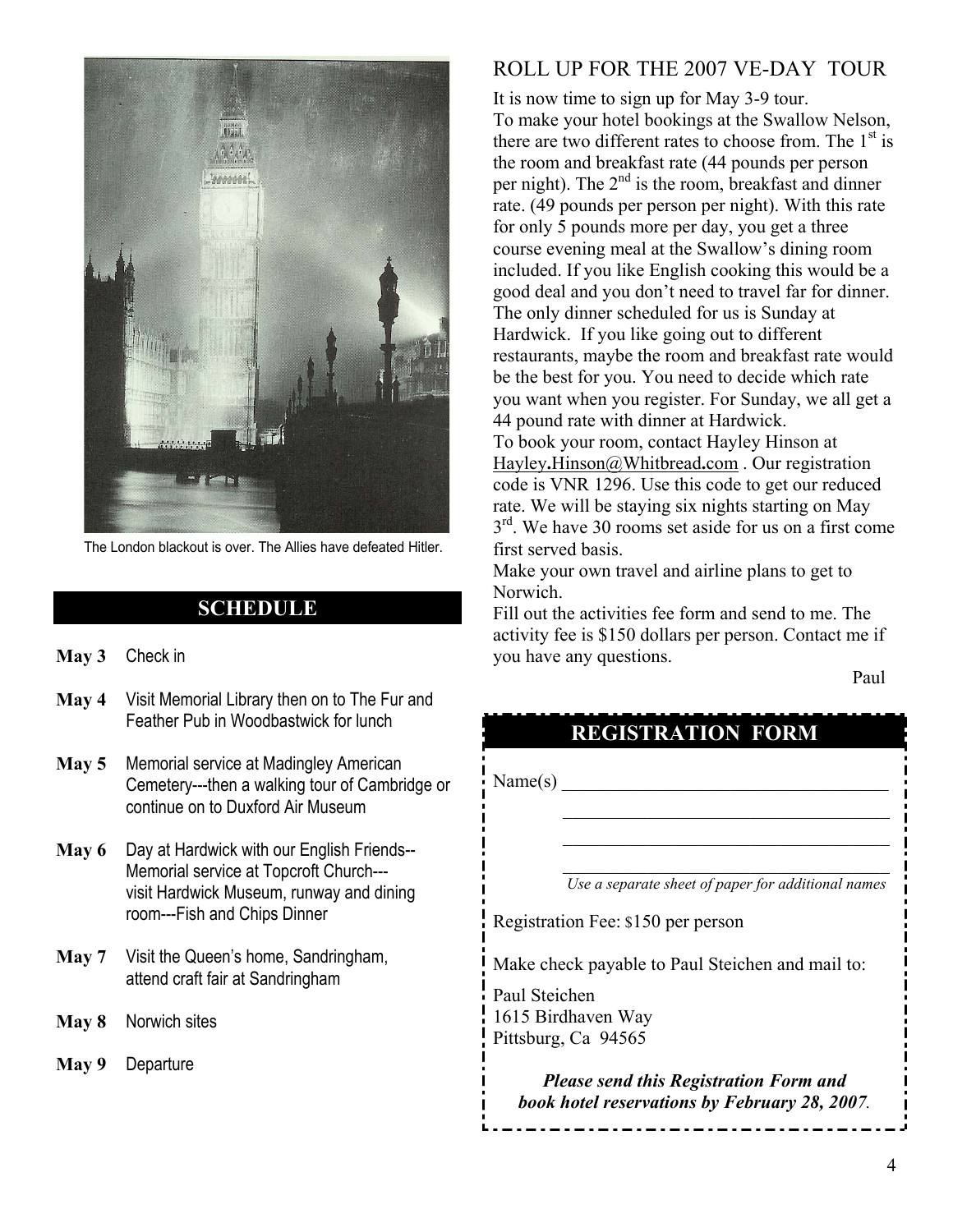# **And They Named Their Bomber**  $\overline{\phantom{0}}$ The "Greyhound"



First Lieutenant Miles Richard League, 300 W. Faris Road, Greenville, S. C., plane's pilot.



Navigator aboard the "Greyhound" is 2nd<br>Lieut. J. A. Fox, P. O. Box 1816, Berwick, La.



Technical Sergeant I. R. Sipes, R.F.D. No. 1,<br>Odun, Ind., radio operator on the "Greyhound."

**TIEN** young men, from eight different states in the Union, comprise the crew aboard a Liberator B-24 bomber that is helping blast the Axis powers off the face of the earth in Europe.

This crew of ten young men, while probably no different on the whole than crews of hundreds of other bombers, has won a special niche in the hearts of the 15,000 employees of the world's largest bus company by adopting the name 'Greyhound' for their plane.

True enough, one of the officers aboard the "Greyhound" is the son of a prominent official of one of the operating Greyhound bus companies, but all ten men of the crew of the bomber unanimously agreed that the name "Greyhound" and the symbol of the running dog

was a fit and appropriate name for their craft. And so it was that a few

weeks ago a gallant and able crew of young men clambered aboard the "Greyhound" at some point in the United States,

pointed the nose of the plane toward Europe and sailed off into the East.

Letters have been received from many members of the crew after their arrival in England. What they are doing now, what missions they have been on, what part they are playing in the gigantic air battles over Europe must of necessity remain a military secret. Of one thing, though, we may be sure, that their every action will be such as to reflect credit and honor on their country, their families and friends and upon the Greyhound Lines, which they so highly honored.



Co-pilot on the homber "Greyhound" is 2nd Lieut, R.C. Sundstrom, 14312 Shaker, Cleveland.



2nd Lieutenant Robert Theis, 77 Emmett Street, Dayton, O., the hombardier on the "Greyhound.



Gunner on the "Greyhound" is Staff Sergeant A. H. Hubert, 20781 Ray St., East Detroit.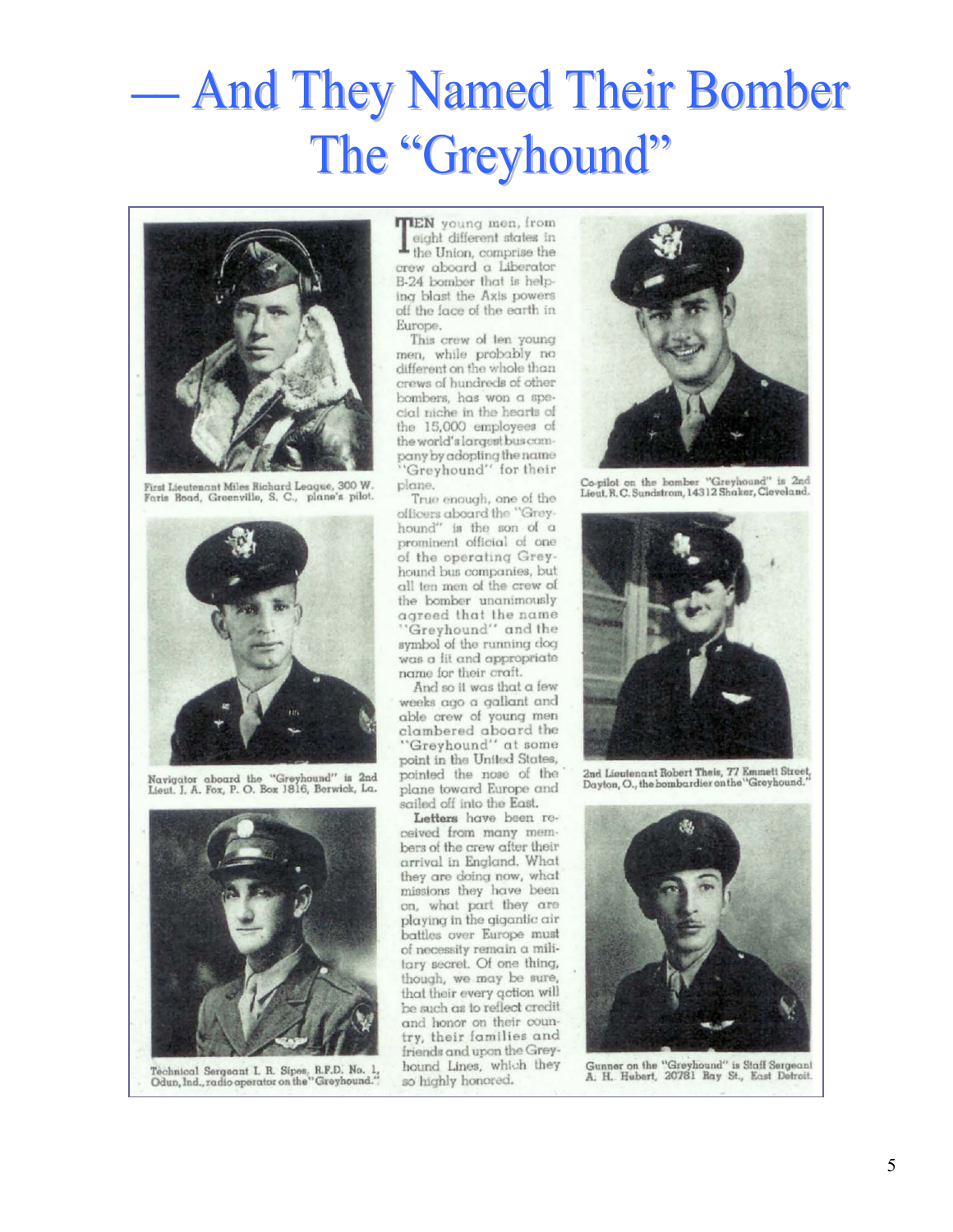#### And They Named...... (Cont'd)

Pictured on these two pages are nine members of the crew. Every elfort was made to secure a photograph of Technical Sergeant C. K. Gregory, engineer aboard the "Greyhound," whose home address is 123 North Broadway, Edmond, Oklahoma, but without success. The fact that we do not have his picture makes him no less a valuable member of the crew and highly essential in the operation of the bomber.

In charge of the "Greyhound" as pilot is First Lieutenant Miles Richard League of 300 West Faris Road, Greenville, South Carolina.

Co-pilot of the "Greyhound" is Second Lieutenant Richard C. Sundstrom of 14312 Shaker Blvd., Cleveland, Ohio.

Navigator aboard the "Greyhound" is Second Lieutenant James A. Fox whose home address is P. O. Box 1816, Berwick, Louisiana.

Bombardier and in charge of the bomb sight aboard the "Greyhound" is Second Lieutenant Robert Theis, 77 Emmett Street, Dayton, Ohio.

Staff Sergeant and assistant engineer on the bomber is L. O. Calcut whose home address is R.F.D. No. 2, Lachine, Michigan.



Gunner on the bomber "Greyhound" is Sqt. Richard Hurlburt, 87 Oakland, Maplewood, N.J.



Pictured above is a Liberator B-24 bomber. It is this type bomber the crew, pictured on these pages, is flying over Europe and which they named the "Greyhound." Olficial Photo From The Office of War Information.



Staff Sergeant Lloyd O. Calcut, R.F.D. No. 2, Lachine, Mich., is the able assistant engineer.

Technical Sergeant I.R. Sipes, of R.F.D. No. 1, Odun, Indiana, is the radio operator aboard the "Greyhound" and assistant radio operator is Staff Sergeant E. Bernhardt of 148 Tenth Street, Mason City, Iowa.

Manning and operating the waist and tail guns on the "Greyhound" are Staff Sergeant A. H. Hubert of 20781 Ray Street, East Detroit, Michigan, and Sergeant R. C. Hurlburt of 87<br>Oakland Road, Maplewood, N. J.



Assistant radio operator on the homber is Staff Sgt. E. Bernhardt, 148-10th St., Mason City, Ia.